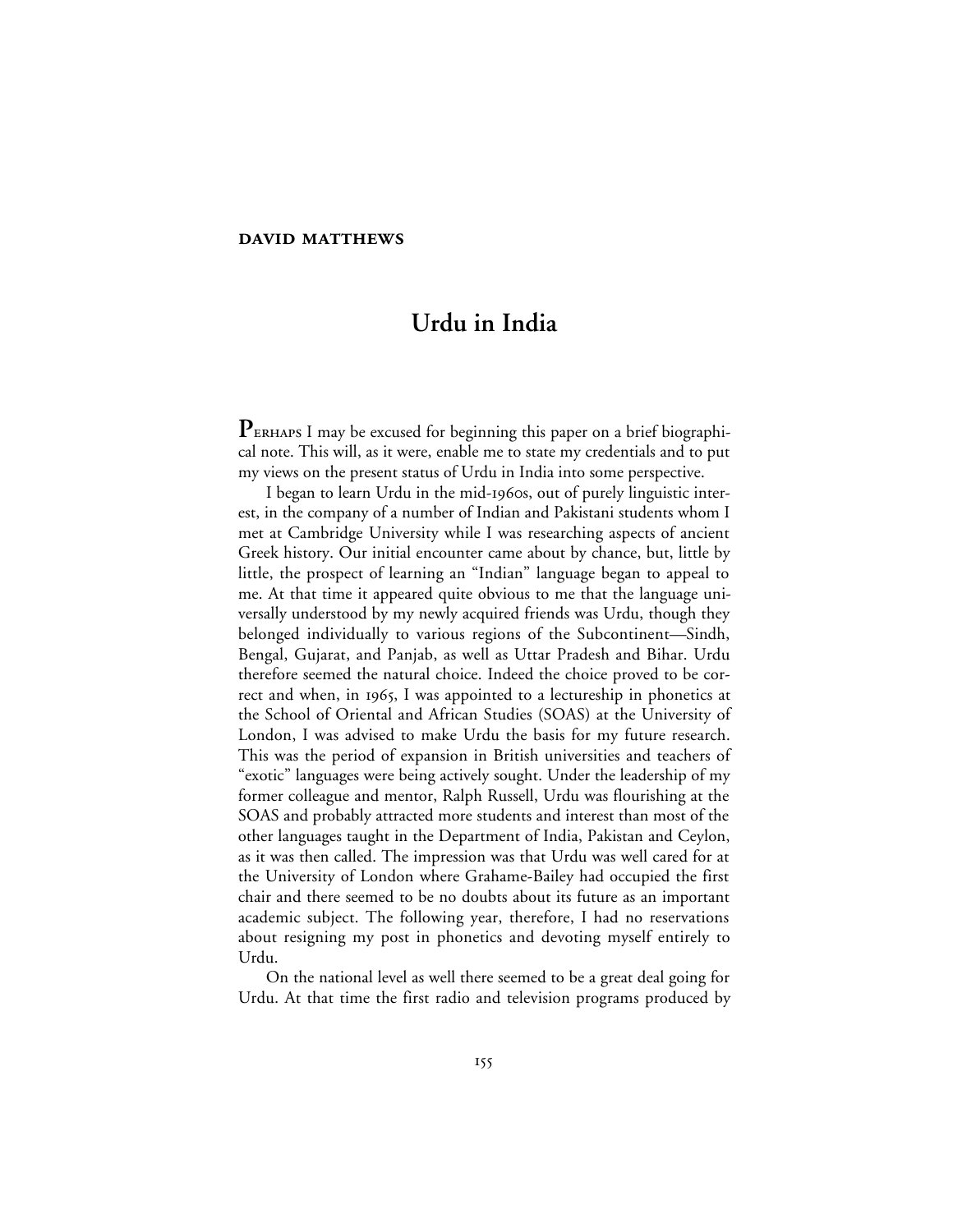Salim Shahid and Mahendra Kaul were started by the BBC. These programs were aimed at the growing Indian and Pakistani community of the UK, and quite sensibly the language chosen for their presentation was Urdu, slightly tempered with an admixture of Hindi. These, I believe, were the first programs of their kind to be broadcast regularly on the national network of the BBC in any language other than English.

In the cities of the UK, where most immigrants had settled, there were many other activities involving Urdu. Musha'iras took place regularly, as they still do, attracting large audiences. At the Islamic Cultural Centre, now the site of the famous Regents Park Mosque, we had frequent meetings of our newly founded Anjuman-e Taraqqi-e Urdū (UK), the president of which was the late Raja of Mahmudabad. British publishers showed ready interest in taking on works on aspects of Urdu literature. Ralph Russell and Khurshidul Islam had their "classics," *Three Mughal Poets* and *Ghalib, Life and Letters*, accepted by the prestigious publisher George Allen and Unwin. A few years later my colleague, Christopher Shackle, and I had little difficulty in persuading Oxford University Press to publish our *Anthology of Classical Urdu Love Lyrics*.

Even more important, local education authorities began to consider proposals for the regular teaching of Urdu in British secondary schools. The result was that, statistically, Urdu is now the fourth most widely studied foreign language in the UK after French, German, and Spanish.

I first visited the Subcontinent in 1968, having been given one year of study leave by the University. My brief was merely to travel widely in India and Pakistan, to meet prominent scholars in my field, and to perfect my knowledge of Urdu, which I was still in the process of learning. Twenty years had already elapsed since Partition and Independence but my first impressions were that in both countries Urdu was flourishing in much the same way as it always had. Some of the greatest writers of the twentieth century—Faiz, Jōsh Malīḥābādī, Ahmad Ali, Krishan Chandar, Firāq Gōrakhpūrī, Rājindar Singh Bēdī, Qurratulain Hyder, and Ișmat Cughta'i, to name just a few—were still alive and active. I was initially amazed and gratified to find how accessible these famous people were to someone like me, whose knowledge of Urdu literature was still embryonic. The universities of Karachi, Delhi, Aligarh, Lucknow and Hyderabad were teeming with scholars, whose names have since become legendary. There were many exciting ideas and projects, all of which seemed capable of realization. Just traveling from place to place, talking to people from all walks of life, participating in literary *mahfils* and *anjumans*, listening to debates in academic institutions, especially in the year when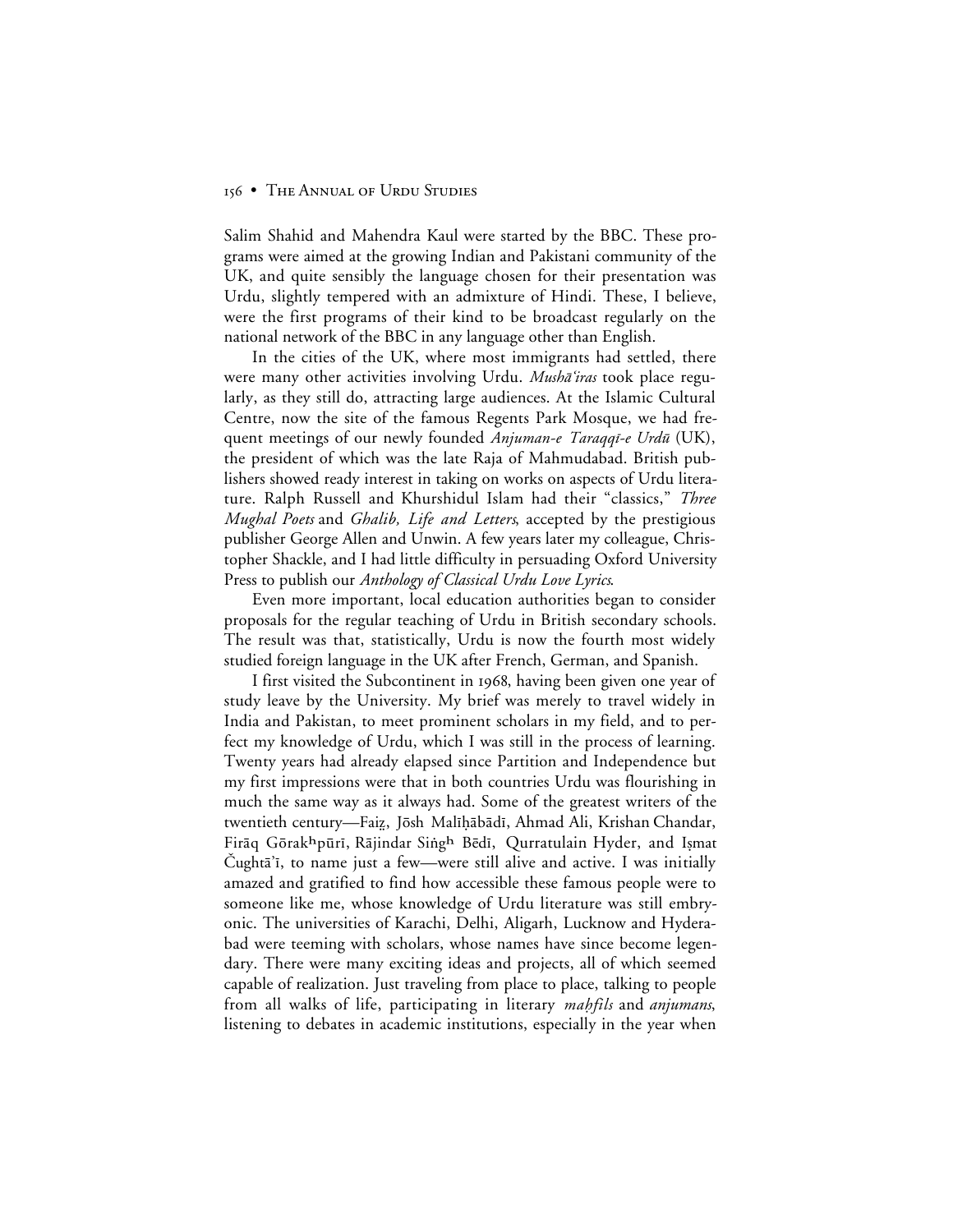# DAVID MATTHEWS • 157

Ghālib's centenary was being celebrated with great ceremony in both India and Pakistan, I might have been forgiven for forming the impression that the position of Urdu was unassailable, and that, in spite of the fact that in India it must contend with the official language, Hindi, its future was as bright as its past had been. Here it might be pointed out that the exact position of Hindi is frequently confused and misunderstood. To be strictly accurate, Hindi is one of the 18 languages recognized by the Constitution of India, and in Part XVII, Chapter 1, paragraph 343 is mentioned as "The official language of the Union in the Devanagari script." This not unreasonably gives rise to the common (but erroneous) belief that Hindi is the *national* language of India, and this view is often encouraged by supporters of Hindi for whatever reason, political or otherwise.

From the outset of my work on the Subcontinent I have always been convinced that Urdu cannot be divorced from Hindi, and I soon made it my business to learn the Devanagari script as well as the Urdu rasmu 'l*khat.* To the best of my ability I have tried to read the works of Tulsi and Jā'isī, as well as the divans of Mīr and Ghālib. I personally find no difficulty in using either Sanskrit-derived words in my speech or words of Arabic and Persian origin as the occasion demands. If at times in India I am paid a compliment on my command of Hindi, I have long since given up making the point that what I am really speaking is Urdu!

The relationship between Hindi and Urdu is, of course, extremely complex, and in arguments dealing with the sensitive issue of language the case is usually grossly oversimplified. There are rough parallels which can be drawn with other language groups, such as Scandinavian and Serbo-Croat, and history tells us to what difficulties or disasters these issues can lead. At the most basic level Hindi and Urdu, leaving aside their scripts, are virtually identical languages and serve admirably, as they always have done, as a valuable link between all South Asian communities wherever they may reside. At certain levels they are very different from each other and deserve separate treatment and study. Hindi and Urdu speakers will have no difficulty with the amalgam employed in the films, which may be regarded as either Hindi or Urdu according to one's persuasion. They will, however, find the news broadcasts in one or the other mutually incomprehensible. As time passes the two languages will inevitably drift apart and there will be even less common ground between them than there is at present.

On my first visit to India some thirty years ago, Hindi was still something of a newcomer, and people of all regions and communities were still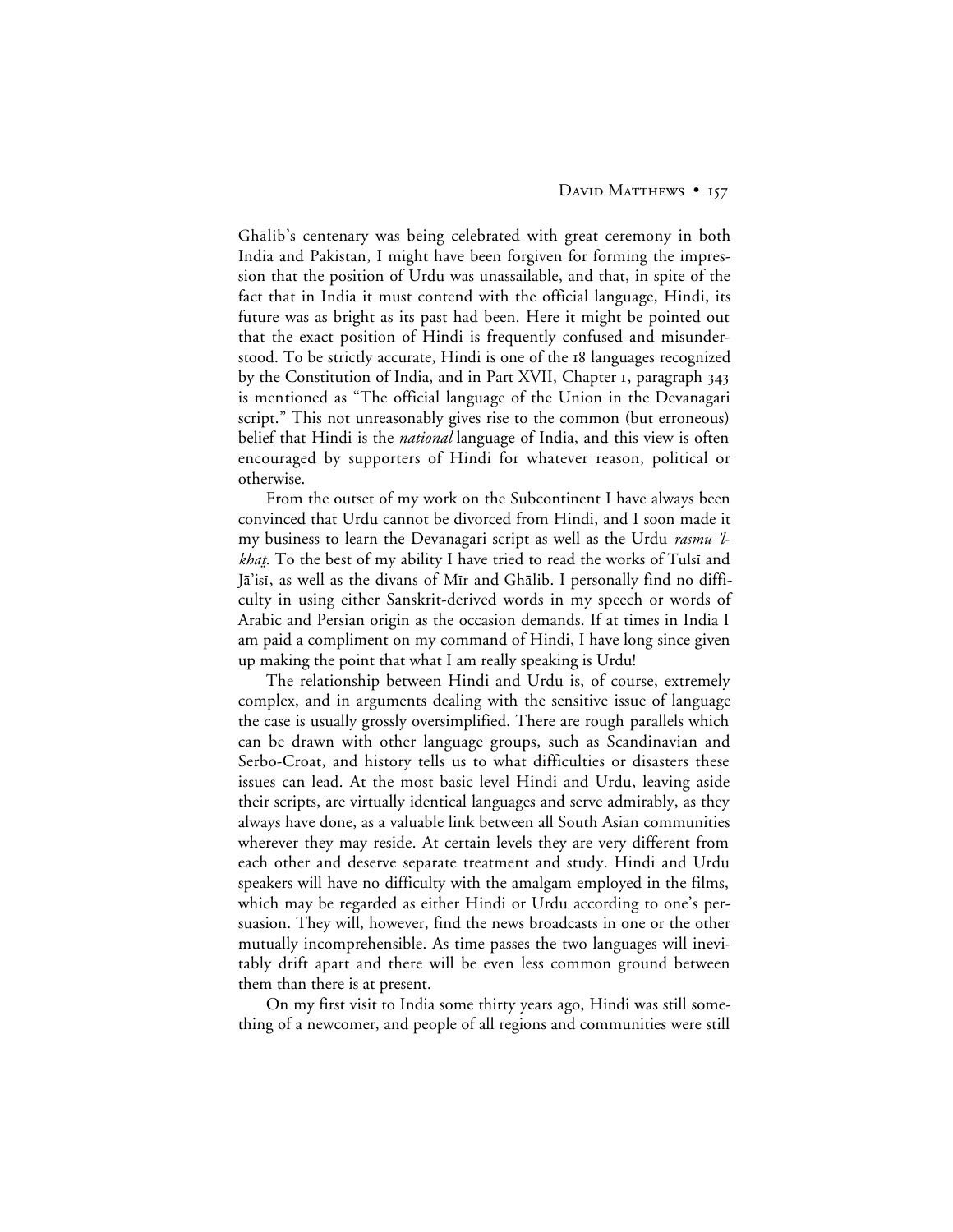more at home with the style of speech we usually associate with Urdu. The many Sanskrit neologisms of Hindi sounded odd, artificial, or even laughable. At the same time it seemed to me that Urdu speakers, who liked to think of themselves as *ahl-e zabān*, were too complacent in assuming that the growing trend to replace Persian with Sanskrit would never really last, and, if it did, would never make much difference. We might recall that in Turkey, after the language reforms of the twenties, many of the more conservative elements of society threw up their hands in horror when confronted with a change of script and the expulsion of much of the classical Arabic vocabulary from Ottoman. Eighty years on, the Turks have learned that such a reaction in the face of official pressure was futile.

A more modern parallel (and all parallels are slightly misleading) might be drawn with the new republics of the former Soviet Union. Through personal connections I have strong ties with Ukraine, the language of which, Ukrainian (linguistically very closely related to Russian), has a long and glorious tradition. In Soviet times the language was by no means suppressed. Indeed its literary academies were given great financial and moral support by the Central Government, but, as elsewhere, Russian became effectively the sole language of administration and higher education. In the Ukraine there is also a large, mother-tongue Russianspeaking population which never really took the regional language, Ukrainian, seriously. After 1990 the tables were abruptly turned. Ukrainian is now the official language of the republic, and, almost overnight, Russian has been relegated to the position of an optional foreign language. Protests from Russian speakers are made to little avail, and finally people have come to terms with the simple fact that if you want to make a living you have to accept the status quo.

In present day India as well, as far as I can tell, the "three-language formula," whatever amendments or revisions are made to it, will go on operating and somehow people will have to come to terms with it. We could argue that in Uttar Pradesh, and possibly in Bihar, Urdu, in addition to being given some official status, which it now has, should be incorporated into the school curriculum. But if this is done what becomes of Sanskrit? If Urdu is incorporated will it only be taught to children from Urdu-speaking families (which to all intents and purposes means Muslims) or to all? And does India really have the resources, in terms of finance and teachers, to make such a luxury feasible?

It is worth noting that in the State Board Curriculum of the north Indian states, particularly in UP, Sanskrit is an integral part of the Hindi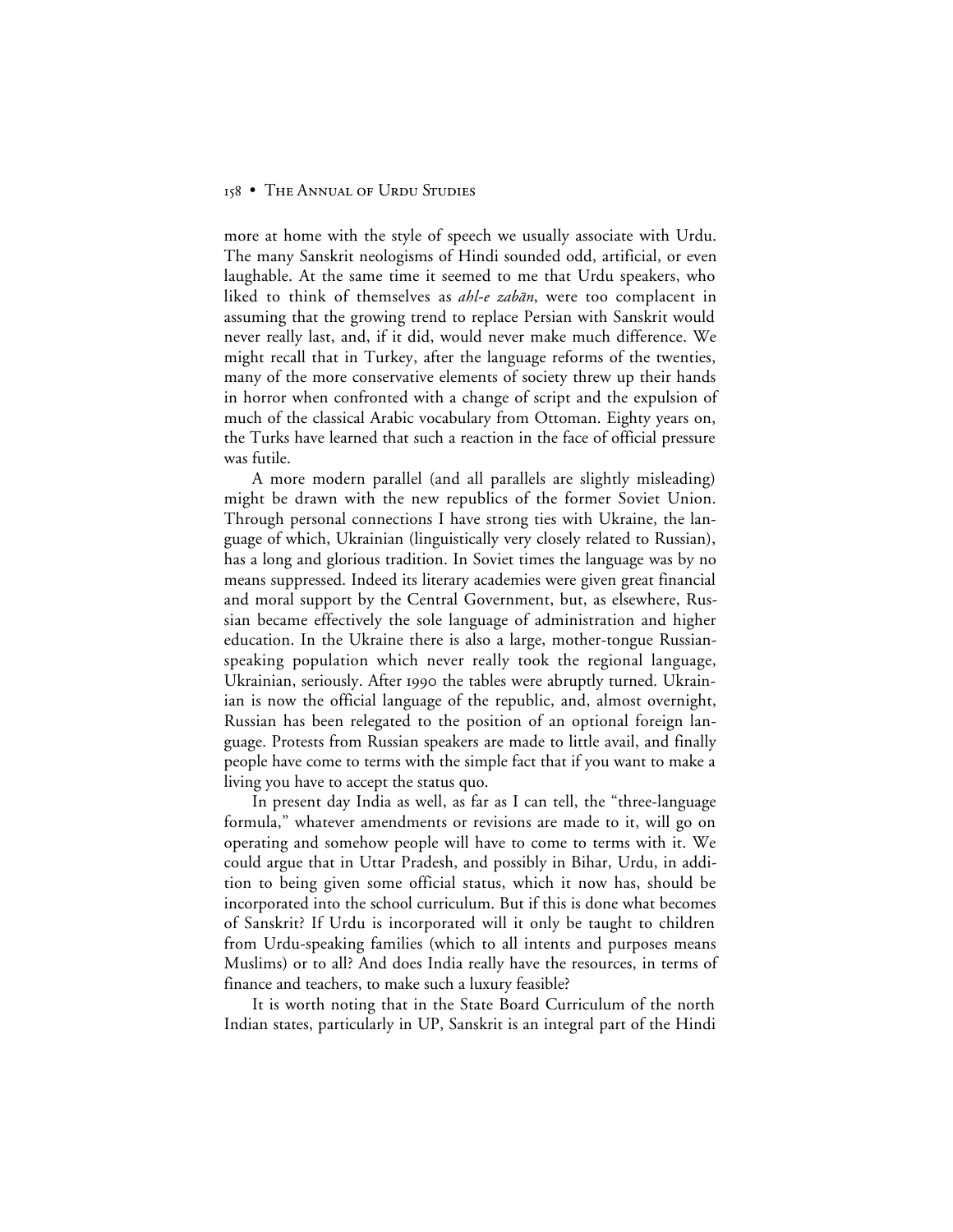### DAVID MATTHEWS • 159

syllabus and is also taught as a compulsory subject from the 3rd to the 12th standard. This arrangement does not leave a chance to study a language like Urdu even in the category of modern Indian languages as recommended by the three-language formula. Those who claim Urdu as their mother tongue are therefore deprived of education in Urdu.

We know very well that historically Urdu and Hindi are inseparable and that a true study of one cannot be made without some knowledge of the other. This philosophy has been adopted in some American and European universities, where both languages are obligatorily taught together. At the University of Oslo, for example, there is an admirable program in which students of Hindi and Urdu are also obliged to take qualifications in Arabic, Persian, and Sanskrit, thereby producing the "allround Indologist." In fairness it should be pointed out that Norway is one of the most affluent countries in the world and its university departments can afford to make provision for very small numbers of dedicated students. There a master's degree can take seven years or more and with good funding students are not, as in most other countries, overly concerned with the necessity of finding quick, gainful employment.

In London, it must be said, we cannot afford such luxury, and proposals to promote such joint courses have not met with success. The majority of our Urdu students are from Muslim, usually Pakistani, backgrounds, and we have never been able to convince them of the relevance of Hindi to their studies. As usually happens in India, in London Hindi and Urdu tend to take their own separate paths.

Since my first period of study leave in 1968 I have been a frequent visitor to India and I have witnessed the euphoria of that time, imagined or otherwise, gradually turn to despair. All would agree that among most protagonists of the Urdu cause there is a definite malaise. The question of the very survival of Urdu is repeatedly asked, and solutions to what seems to be an intractable problem are constantly sought. Few are left who display the complacent optimism of the late sixties.

In the debate which had been taking place recently, one of the clearest expositions was made by Ralph Russell in his January 1999 article in *Economic and Political Weekly*. He stated his point of view with his customary sincerity and common sense and provoked a good deal of reaction. With understandable reservations, expressed, for example, by Syed Shahabuddin, Salman Khurshid, Ali Imran Zaid, Danial Latifi, and others, the main thrust of his article found general acceptance, and perhaps I might take this opportunity of making my own comments, though I would not presume to propose the ideal solution.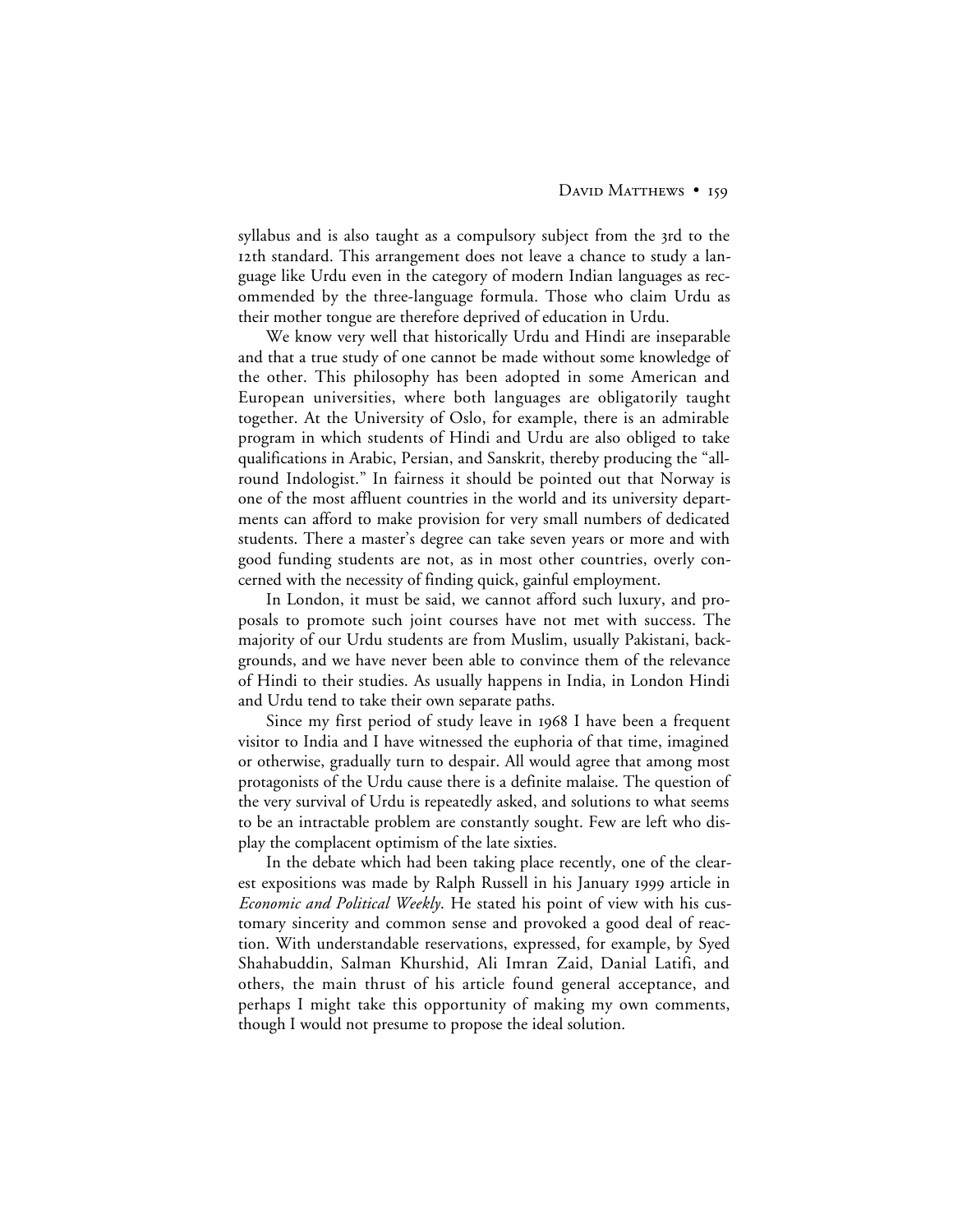Indeed Urdu has many factors in its favor and these need to be positively underlined. The first point to be made is that Urdu possesses a great and important literature which is unique among those of the other modern languages of the Subcontinent. This is because it was largely the product of the cities and courts of those who, for over four centuries, regarded themselves as the ruling élite. The verse of poets like Muḥammad Qulī Qutb Shāh, Mīr Taqī Mīr, and Mirzā Ghālib is not, as is often said, merely "sweet and heartrending." It provides us with important information regarding the times in which those writers lived. Ignoring the value of the great nineteenth-century prose writers such as Sayyid Ahmad Khan, Shiblī Nu'mānī and Nažīr Ahmad is to ignore crucial documentary evidence for India's recent history. These works are Indian literature at its very best and they form part of the rich and diverse heritage of the land. But, with few exceptions, no really excellent editions and studies of even the standard works of Urdu literature exist, and it is often impossible to lay one's hands on a completely reliable or even legible text. The study and interpretation of these works naturally demands the existence of active university departments in which future scholars can be trained in the complex skills required for their examination.

As I have already pointed out, Urdu along with Hindi can still justifiably be regarded as the natural link language of the whole of the Subcontinent and therefore deserves much more recognition than it has at present. Somehow or other the Urdu-speaking community needs to be awoken from its lethargy and despair by its leading members, who alone can convince people that what they have inherited is worth preserving and cherishing. Unfortunately it is not uncommon to find flattering, but largely meaningless lip service paid to Urdu by people in high places. This is exemplified by comments made by Justice Venkatchallia in an address quoted by Danial Latifi in his recent article on Urdu in *Nation and the World* (UP), August 1999:

The Urdu language has a special place in India. The Urdu language conjures up and inspires deeply emotive sentiments and thoughts from the sublimity of the mystic to the romantic and the earthy, of perfumes of camaraderie [sic], of music and life's wistfulness, and a whole range of human relationships. Its rich literature and lore is a treasure house of the noblest thoughts on life's mysteries. It is a culture and civilisation in itself.

I am ready to accept that Justice Venkatchallia was trying to observe the injustice done to Urdu, and that his observations were made out of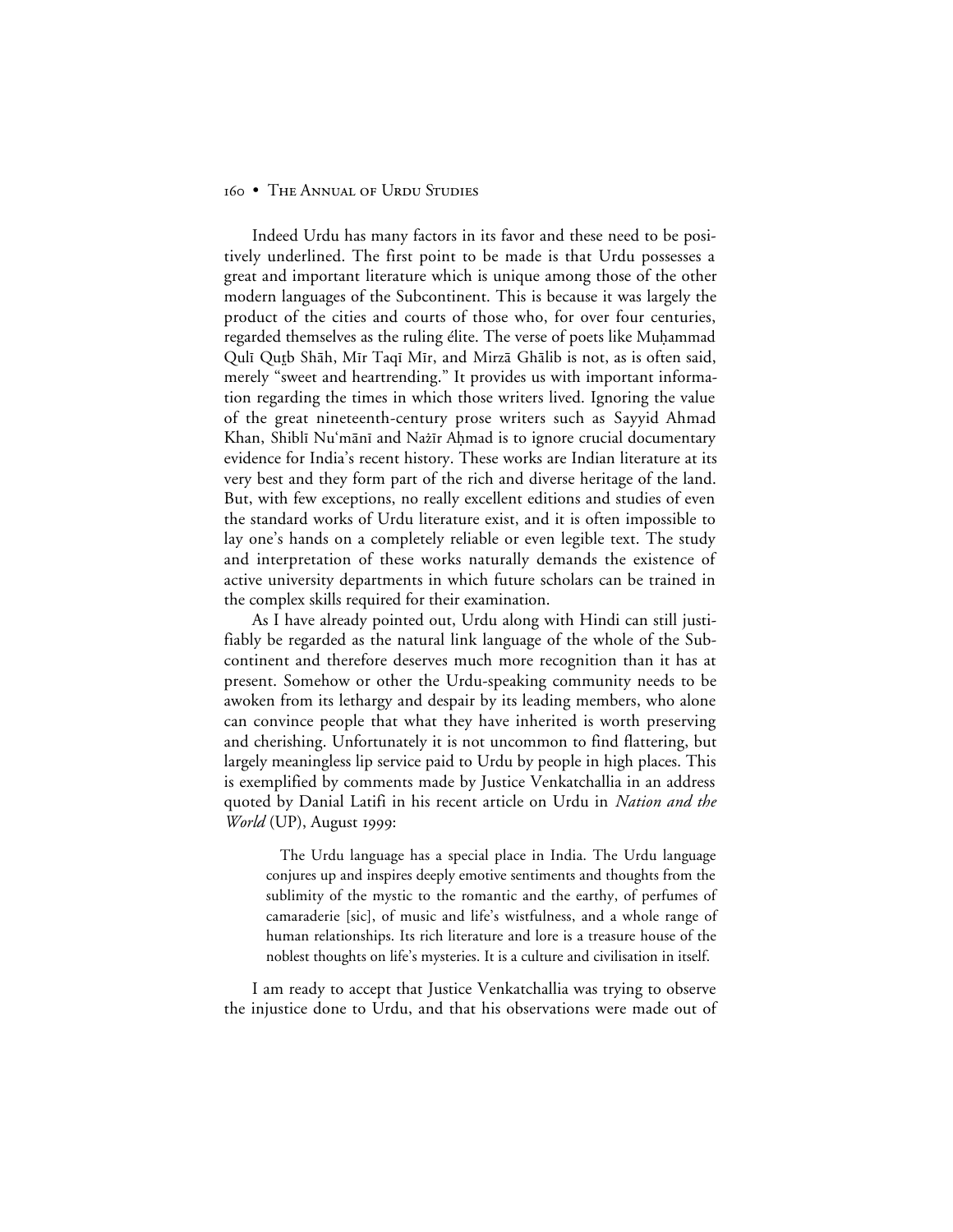altruistic concern, but if Urdu really is the wonderful phenomenon that the above platitudes suggest, then one might reasonably ask why so little is being done to further its cause?

Perhaps it is a truism but, even so, it should be stressed that if people are not only made to feel proud of what they possess, but are also given active encouragement to foster it, they are much more likely to make an effort to keep their legacy alive.

It should also be noted that Urdu, perhaps more so than any other South Asian language, has acquired some international standing. Not only is it fairly widely spoken in many other countries of the world, it is also given some official recognition, especially in the UK, where official bodies are prepared to accept it as a valid component in national education. We should, however, be careful not to exaggerate its international status which seems to have become a favorite topic of conferences. We are fully aware that such enthusiastic resolutions, frequently proposed at such meetings, that Urdu should become the seventh language of the United Nations, or the second language of the UK, will never be taken seriously. Such debate, however, does succeed in bringing home the importance of Urdu to those who otherwise might have remained unaware of its very existence.

A great deal still remains to be done for Urdu, and in many ways India would seem by far the best equipped country for the realization of the pressing needs which exist, even though it would appear on the surface that Pakistan is now the natural homeland of the language.

In this respect one example will suffice. One of my major interests has been the literature of the medieval Deccan which was produced largely under the patronage of the courts of Golkunda and Bijapur in the sixteenth and seventeenth centuries. In the first half of this century, when this vast and important body of literature was "rediscovered" by the efforts of scholars like 'Abdu 'l-Haqq, Muḥīu 'd-Dīn Qādirī Zōr, Naṣīru 'd-Din Hāshmī and others, manuscripts which had lain gathering dust for hundreds of years were edited and published for the first time, thus pushing back the beginnings of Urdu literature well before the time of Vali, who, until then, was usually regarded as one of the first writers of the language. These were pioneering works undertaken when scholarly methodology was not as advanced as it is today and when resources were severely limited. One cannot help but admire the efforts of these early pioneers, but one has to admit that their work requires serious revision. Editions of almost all Dakani works fall far below any acceptable standard and, at best, give only a rough impression of what the original text must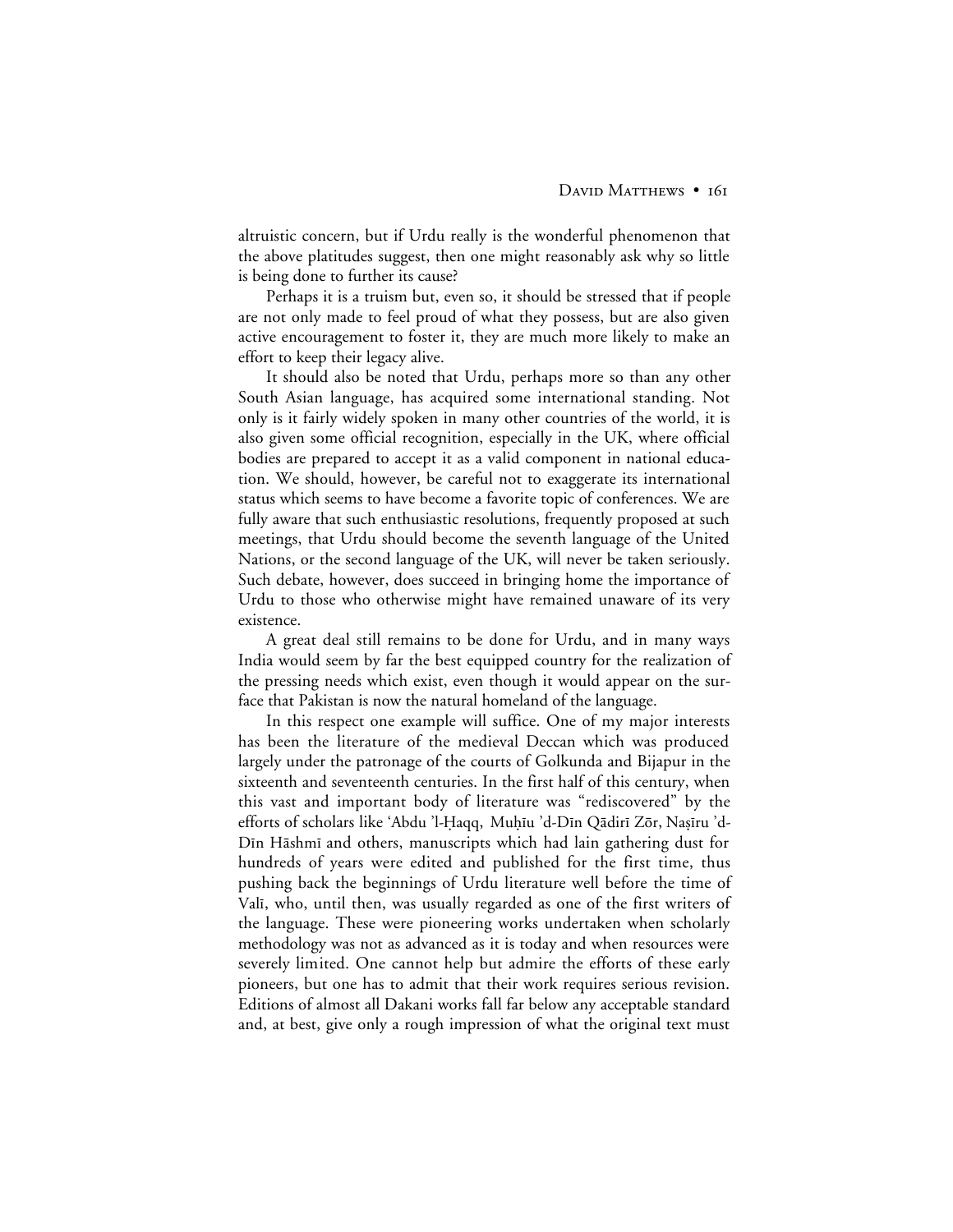have been. Editing such works is not the task of just one person working in isolation. In order to analyze them linguistically we require competent scholars not only of Urdu, Persian, and Arabic, but also of Sanskrit, Marathi, and other Indian languages, whose expertise can be called upon. In the early seventies a Dakani dictionary was published under the auspices of the Government of Andhra Pradesh which contains only a fraction of the words found in previously published texts. Presumably the compilers chose to omit those words which they did not know themselves or which they were too tired or pressed to investigate. Such a "dictionary" is, of course, next to useless. Work on such important areas as this can, I think, only be done in Indian academic institutions where the required expertise is ready to hand. Careful studies of these works would not cost the earth and would reveal to us many things about Indian history and culture of which we are at present totally unaware.

The list of desiderata is endless, and even at the beginning of the second millennium we lack the most basic tools to aid us in our research. There is no adequate dictionary of Urdu, no accurate history of its literature, no full study of its grammar, and, with few exceptions, no totally reliable texts of the works of even the best-known writers. There is in print, however, much pointless argument about, for example, whether Dakani should be called Hindi or Urdu, or whether the origins of the language should be traced to this, that, or the other Prakrit. Sometimes these are written by "scholars" who are not even able to cope with Devanagari script. This research demands careful planning and cooperation among scholars from various domains rather than exorbitant financial funding. Could we really hold a serious debate about the status and future of English if the text of Shakespeare was sold to the public in a chaotic and incomprehensible form?

An important point, which arises from Ralph Russell's *EPW* article, is the question of the Urdu script. To what extent would it be beneficial for Urdu to be written in Devanagari?

I am personally of the opinion that Urdu cannot be divorced from its script and to a large extent I agree with the comment made by Syed Shahabuddin in his reply that

…Urdu without its script is not Urdu; it becomes a style of Hindi; …

Urdu without its script will die out faster because Urdu, unlike European languages with a common Roman script and Indian languages with a common Dev Nagri script, has no homeland. … Also Urdu will be totally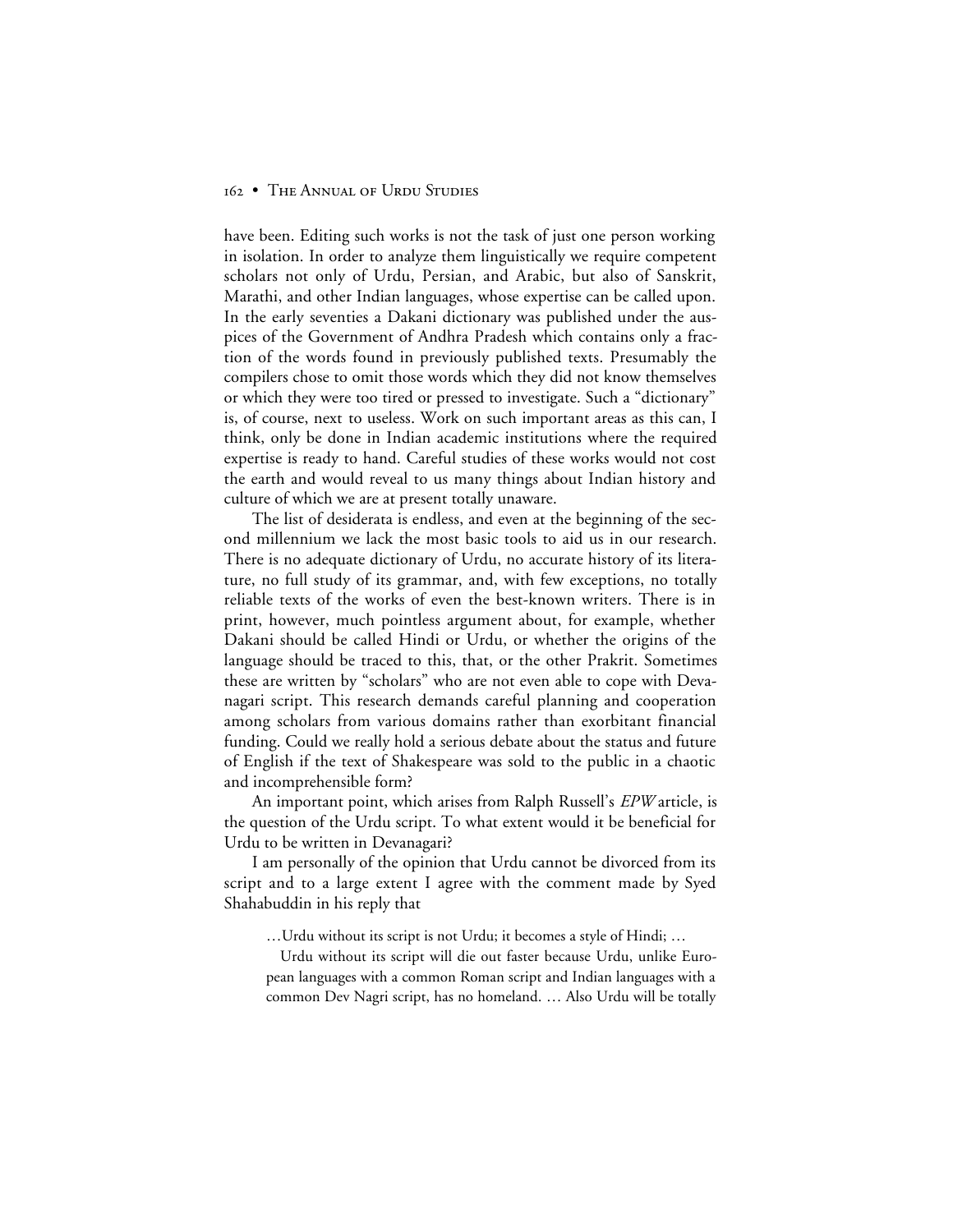cut off from its valuable heritage, as it is not possible to rewrite all the classical and the modern works in Dev Nagri. $^{\rm l}$ 

By all means, let us have as many Urdu works as possible transliterated into the Devanagari script, or rather translated into Hindi, or for that matter translated into English or any other language in the world. This can do nothing but good to the cause of Urdu and will make its literature easily accessible to those who would willingly read it but who are, at present, unable to do so. I am, however, of the opinion that simple transliteration has a very limited use. Even if this made the *words* of Mīr and Ghālib accessible to the Devanagari-reading (in other words Hindieducated) Muslim Urdu speaker, would it make him capable of understanding what the words actually mean? Such works would, of course, require glossaries, explanations, and commentaries as well. When people are unaware of the script of their language and have received their basic education in Hindi, which at the literary level has become quite distinct from Urdu, they have also lost touch with the traditions which are essential for understanding the literature. Thousands of Indians must know the first verse of the *Dīvān* of Ghālib by heart, either having read it in transliterated texts or having heard it from the many recordings which exist, but few, I think, would have the slightest idea of what it means, even though it may appear very "sweet" to them!

All this aside, in spite of the fact that in the past a number of prominent members of the Urdu-speaking community have advocated a change of script, the chances that the proposition will be accepted by the majority are virtually nil. The question therefore hardly merits serious discussion. It is almost certain that any measure taken in this direction would be met with scorn, fury, or even worse.

As far as the status of Urdu is concerned, I think that at present we have to accept the reality of the situation. In those areas of northern India which have the bulk of native Urdu speakers, Urdu will always have a secondary role vis-à-vis Hindi. The same thing applies to Russian in the Ukraine, which I have already mentioned, and, for that matter, Welsh in Wales, which has recently even acquired its own parliament. But this is no reason for total despair.

The secret to Urdu's survival or, as some would put it, "revival," in India surely lies in education. The *madrasas*, which in the absence of good

 $\overline{\phantom{a}}$ <sup>1</sup> Economic and Political Weekly 6 March 1999, p. 566.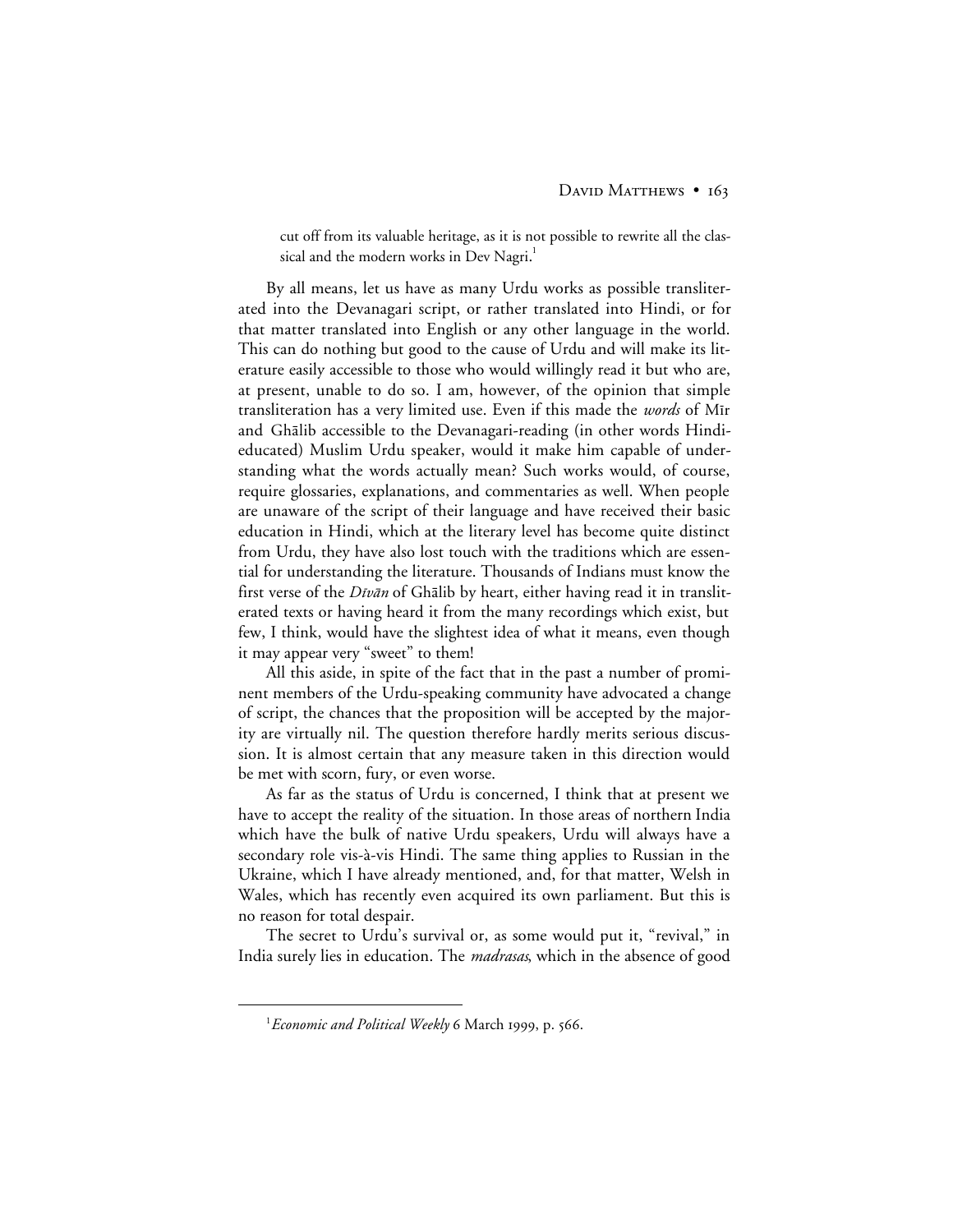schools are able to make adequate provision for the teaching of Urdu, already play a useful role but could certainly do better. It should not be too difficult for their directors to have their antiquated syllabuses revised and made more suitable for the exigencies of the modern world. Such a proposal was put to me two years ago by the Registrar of the Jamia-e Urdu of Aligarh who was seeking advice on this very point. But after a preliminary meeting with a delegation which came to London, I heard no more.

Ralph Russell rightly argues that official bodies, government funded or otherwise, have done little in this area, and he proposes, rather optimistically, that it is up to the Urdu-speaking community to help itself. Exhorting parents to provide a parallel system of education is indeed a worthy sentiment, but, as pointed out by Shahabuddin, such measures can hardly be taken by people who, in general, belong to the poorest and most deprived areas of the country. We know very well that with the recent regrouping and amalgamation of *madrasas* it is now difficult for many Urdu speakers even to take advantage of the meager instruction they provide. All over India there are many well-meaning and hardworking teachers who, given the opportunity, would be only too willing to make the kind of "self-help" effort which is required. These are surely the people who must be sought out and targeted, and they are as much in need of good education as the pupils they are valiantly trying to teach.

In India, purely Urdu-medium schools and Urdu-medium universities, like the one which has recently been proposed, are, in my opinion, a bad idea if by "Urdu-medium" we mean an institution in which all subjects are taught through Urdu alone. I think that Shamsur Rahman Faruqi probably goes too far when he refers to this process as a "setting of the cycle of illiteracy into motion," but we can easily understand what he means. One might romantically hark back to the time when, during the rule of the Nizams, Osmania University devised an entirely Urdu-based syllabus, but in the modern world this is surely no longer a practical or realistic concept. It might also be said that on close examination the Osmania syllabus had many glaring deficiencies and that it is no longer anything more than an interesting historical document.

The ideal solution would be to admit that in the northern states of India, in particular, Urdu is as relevant for the Hindi-speaking Hindu as Hindi is essential for the Urdu-speaking Muslim. The two languages have always depended upon and interacted with each other. If somehow Urdu could be given its rightful place in the school curriculum of Uttar Pradesh and Bihar at least, many of the problems which now beset the language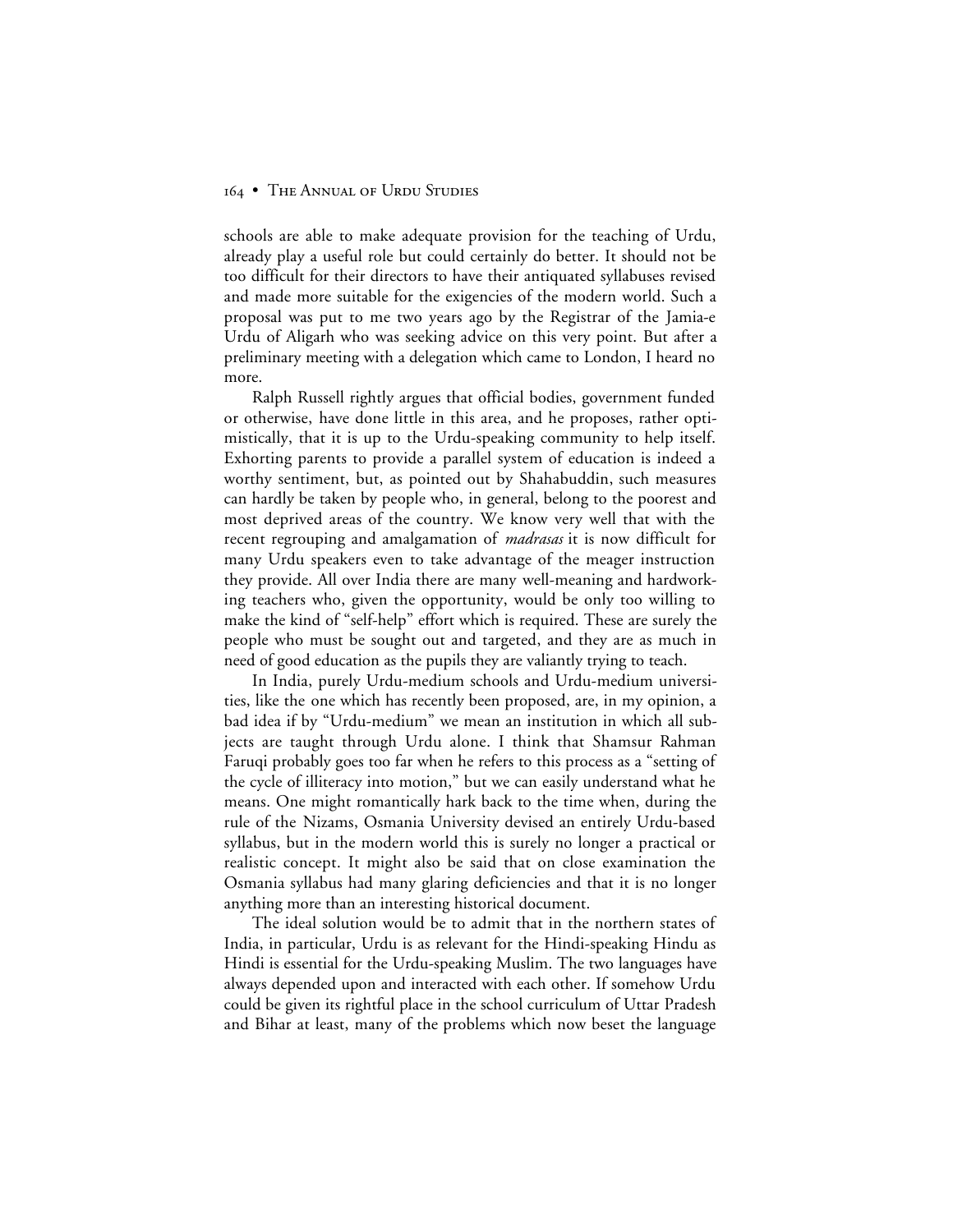would be solved. The point needs to be stressed that even though the vast majority of Urdu writers have been and still are Muslims, Urdu is not solely the preserve of Muslims whose only purpose is to promote through it the tenets of Islam. It is a language which has its roots in India and which has contributed as much as any other language to Indian culture, society, and history. This is the ideal, but how such a radical program could be implemented is not up to me to suggest.

In summary it seems to me that the following points need to be emphasized:

. Urdu is an Indian language the literature of which represents many centuries of the history and culture of the land. Surely no serious work can be undertaken on India without a firm knowledge of Urdu as well as of Arabic and Persian.

. Giving Urdu the status of the State Language of Jammu and Kashmir, regarding Sanskrit as a "modern" Indian language in the Urduspeaking heartland, and promoting people to professorships who have only studied Urdu in the *Devanagari* script would, to any right-minded observer, seem absurd. The only explanation for such curious decisions must surely lie in the unexpressed desire to bring about the demise of Urdu. In my opinion this would be tragic.

. Many of India's greatest thinkers wrote exclusively in Urdu. Their contribution can in no way be underestimated or ignored. It is therefore essential that future scholars be trained in the language in order to study their thoughts more deeply.

. Much work (even at the most basic levels) needs to be carried out on all aspects of Urdu language and literature. Much of this can only be done in India, whose universities and institutes are best equipped to deal with such research.

. India has a vast native Urdu-speaking population which surely has the basic right to a sound education in its own language.

Perhaps I may end with some brief remarks about Urdu in the UK, with which I am primarily concerned.

As I have already said, Urdu now has a place in British education and its status has recently been elevated from that of a so-called "community language" to that of a "taught foreign language," thus putting it theoretically on par with French, German, and Spanish. In practice, the majority of the candidates for public examinations are from Urdu or Panjabispeaking backgrounds, but the study of Urdu is also open to pupils who have no connection whatsoever with South Asia. It might be added that many of the "Indian" and "Pakistani" children at school in the UK now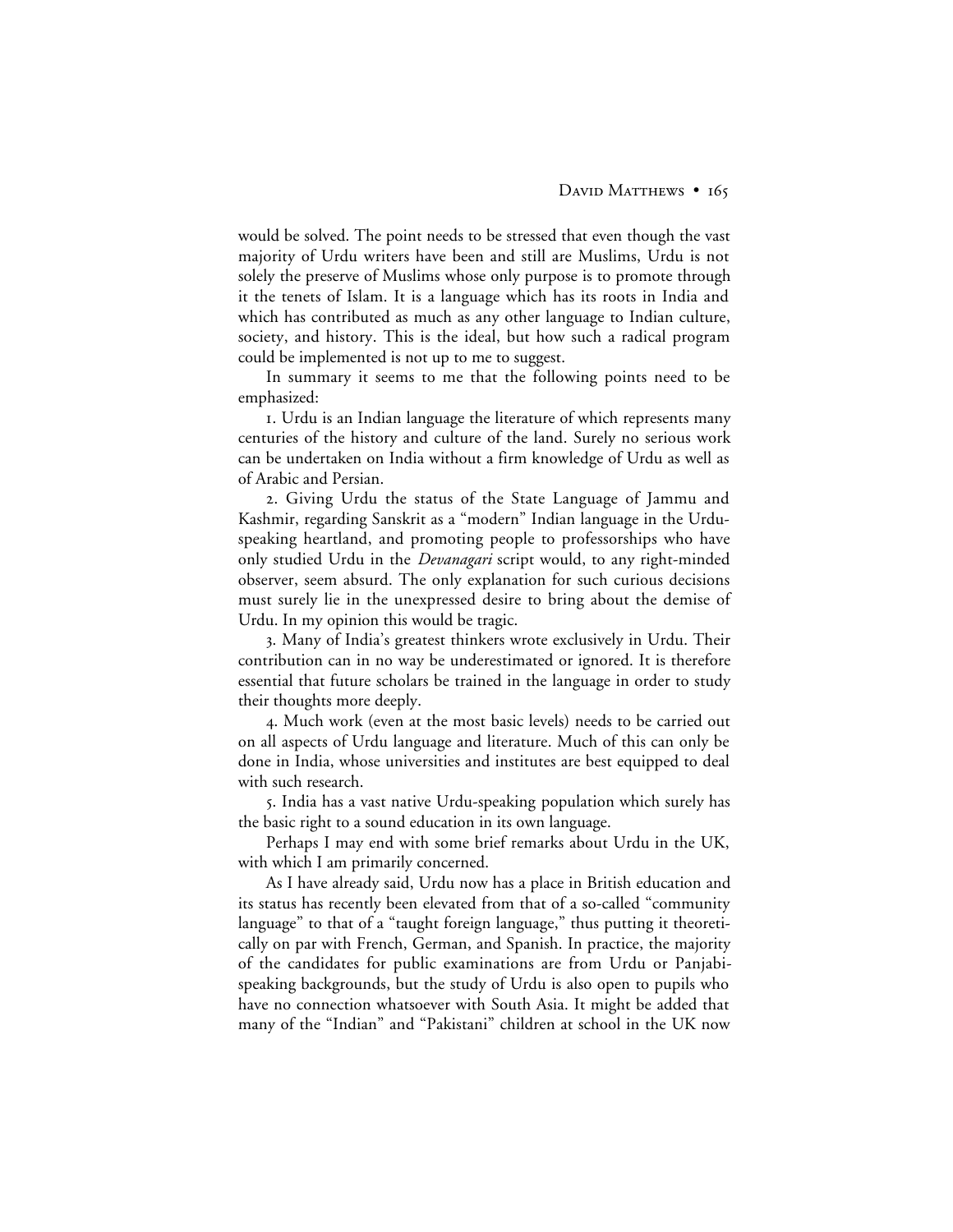belong to the second or third generation, whose main language has become English. Many of them are therefore studying Urdu as a genuine foreign tongue.

In teaching the language we are faced with problems not dissimilar to many of those encountered in India. The first and most serious is the absence of suitable books for use in schools. In the past teachers have had to do their best by using homespun material which is often to be found seriously lacking. Last year the London publisher, Hodder and Stoughton, agreed to take on a new *Teach Yourself Urdu* (Matthews and Dalvi, London 1999) which, in spite of its limited scope, has filled an obvious gap in the market. At the same time a short Urdu reference grammar by Ruth Laila-Schmidt of the University of Oslo was published by Routledge. Plans are now well underway to produce three elementary textbooks for use in secondary schools, drawn up on the lines of those used for teaching French. The interest taken by such reputable publishers as Hodder and Stoughton and Routledge is certainly encouraging and helps to foster, among the Urdu-speaking community of the UK, the conviction that their language at least counts for something.

We should not, of course, delude ourselves into thinking that Urdu is on its way to becoming one of the most important languages of Europe, or that, when they find good translators, Iqbal and Ghalib will acquire immediate universal fame. It is, however, good to think that Urdu is being taken seriously and kept alive in parts of the world that are far away from its original homeland. Much of the credit must go to the members of the Urdu-speaking community of the diaspora who take the time and trouble to pursue their cause at the highest level.

I make no apologies for concluding with a slightly frivolous anecdote, which perhaps sums up a common attitude to Urdu in India.

Some years ago I happened to be in Madras and went to stay in a well-appointed, vegetarian "Hindu" hotel. After I had installed myself in my room, I called the waiter, who promptly appeared before me. Realizing that it would be futile to order my tea in English, I addressed him in Urdu and asked him his name. I could see that Krishna was slightly uncomfortable and after a brief exchange of polite conversation he said to me firmly: "*Şāḥib, yih Čēnai hai, aur yahān ham Tāmil bōltā hai. Hamēn* Hindī pasand nahīn hai." I promptly answered: "Krishnajī, main tō Hindī nahīn bōl rahā hūn. Yih zabān Urdū hai." Krishna's face at once broke into smiles: "Ačč<sup>h</sup>ā, sāhib, Urdū bahut mīthā b<sup>h</sup>āshā hai. Mujhē us kā gajal bahut pasand hai. Khāṣ taur par vuh 'tō nahīn vālā.'" The reference was to the film